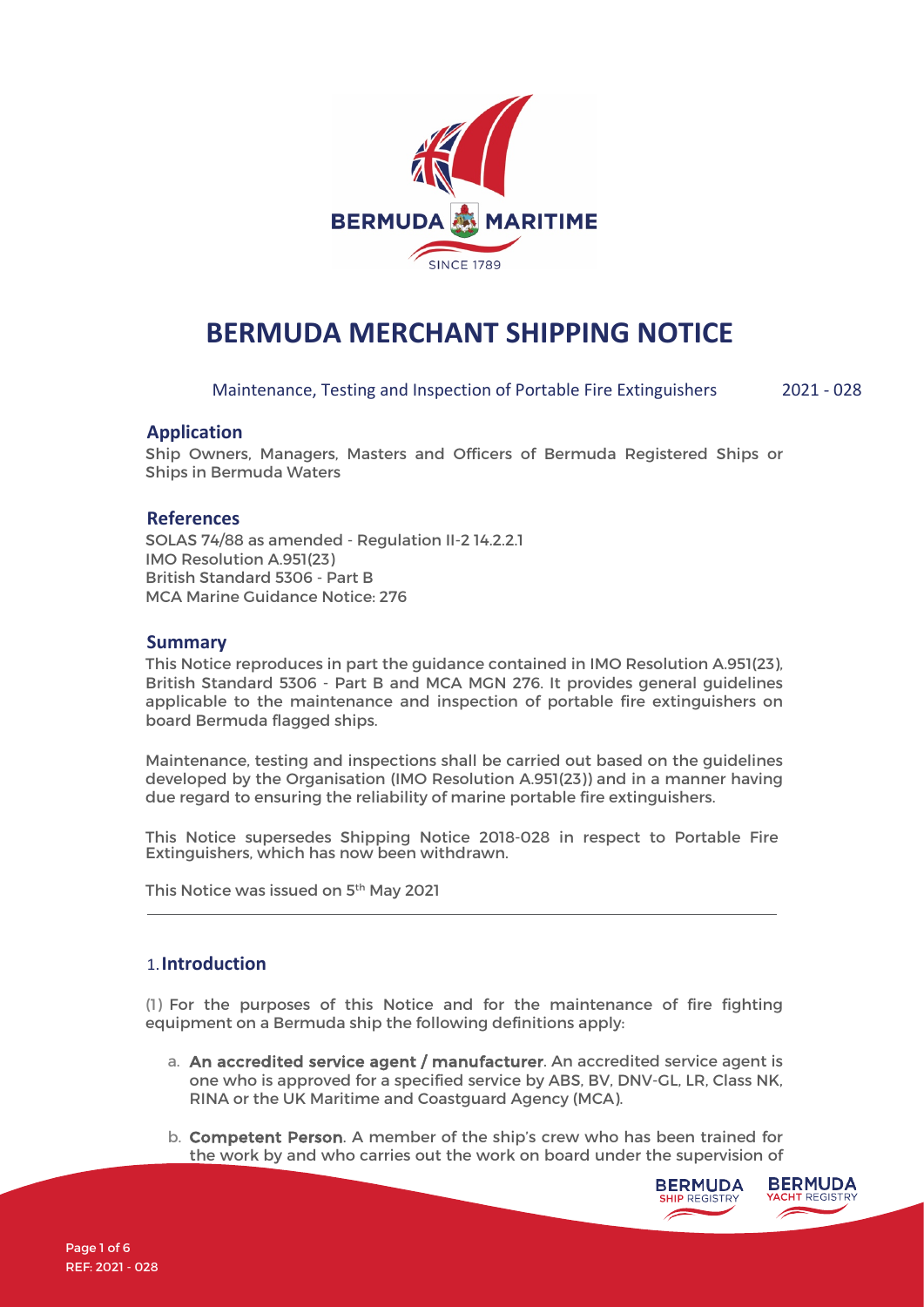an experienced person holding a Merchant Shipping STCW II/2 or III/2 Certificate of Competency and an Advanced Fire Fighting certificate, and in accordance with the ship's planned maintenance system, including documented procedures, work instructions and manuals, and using tools, spares and calibrated equipment readily available on board.

c. Primary Sealed Stored Pressure Extinguisher. Stored pressure extinguisher in which the operating head and the valves controlling the flow of extinguishing medium during discharge can be detached from the body of the extinguisher without releasing propellant or medium, which are retained in the body by a closure that is ruptured on operation

## 2.**Operational Readiness**

- (1) All portable marine fire extinguishers should at all times be in good order and available for immediate use while the ship is in service. Portable extinguishers which have been discharged shall be immediately recharged or replaced with an equivalent unit.
- (2) All inspections and tests should be carried out and recorded in accordance with Annex A.**2.**

# 3.**Annual Maintenance & Inspection (Basic service)**

- (1) Extinguishers should be examined annually by a competent person or accredited service agent/manufacturer. During these examinations plastic collars or other fittings which may conceal the condition of the extinguisher body underneath should be removed.
- (2) The annual maintenance should:
	- a. Water, foam and water based extinguishers
	- b. Provide each extinguisher with a sign indicating it has been examined.
	- c. Provide test certificates and records to be retained on board for inspection.
	- d. Renew charges for portable fire extinguishers if, on checking there is any indication of deterioration in the contents or loss of pressure.
	- e. Recharge or renew CO2 extinguishers and the gas propellant cylinders for other types if the gas loss by weight exceeds 10% of the original weight
- (3) Dry powder extinguishers may suffer from compaction when subject to vibration. At least one extinguisher should be discharged annually and the retention of contents checked. When the retention is found to be in excess of 15% of the initial charge further extinguishers should be discharged to determine if compaction is occurring. If it is found to have happened all affected extinguishers should be refilled and recharged.

## 4.**Additional Maintenance and Inspection (Extended Service)**

(1) In addition to the above 'basic service', at least one extinguisher from each batch of extinguishers on board should be test discharged at five yearly intervals by a competent person and inspected in accordance with the

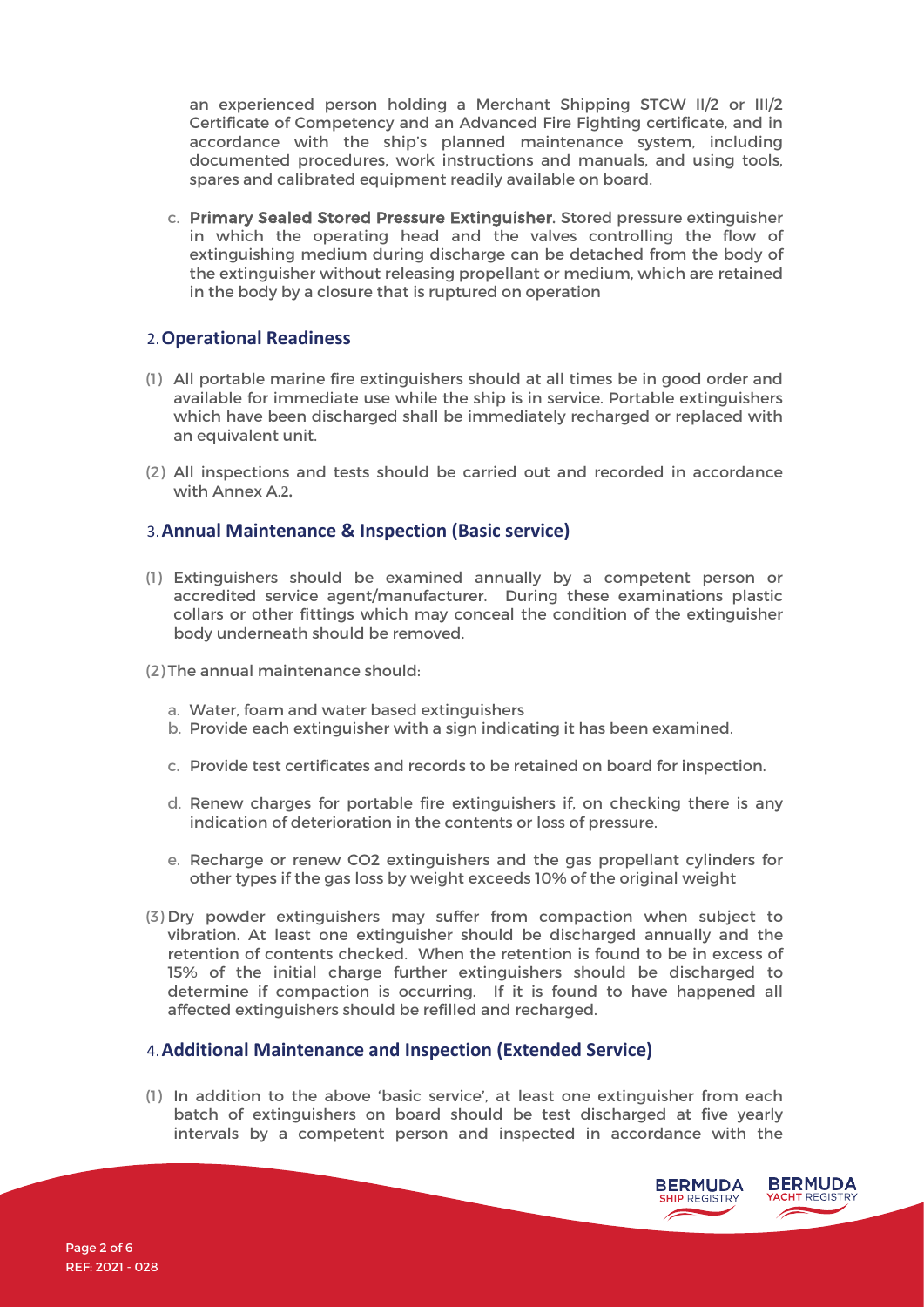guidance provided in IMO Resolution A.951(23) Table 9.1.3 (reproduced in annex A).

- (2) One of each batch of the following extinguisher types should be test discharged at 5 yearly intervals:
	- a. Powder, water, foam and water based extinguishers (non-primary sealed)
	- b. CO2 extinguishers that have been previously hydraulically tested

(3) Whenever possible this test discharge should be conducted as part of a drill and records of this test should be maintained.

(4) Batch as mentioned above should be taken to mean extinguishers of the same type and manufacture year.

# 5.**Hydrostatic Testing**

- (1) All fire extinguishers that are either permanently under pressure or subjected to internal pressure upon activation should be hydrostatically pressure tested at intervals not exceeding 10 years - at this time any propellant cylinder is to also be hydrostatically tested, or replaced. Hydrostatic testing and a thorough inspection and internal examination prior to recharging, must be carried out by an accredited service agent/manufacturer.
- (2) The test pressure and test date must be marked clearly on each extinguisher. Note: 'hard-stamping' is only acceptable on steel CO2 extinguishers and propellant cylinders. Test certificates or test records must be provided and retained on board for inspection.

| <b>Type of extinguisher</b>           | <b>Basic Service</b> | <b>Extended Service</b>     | <b>Hydrostatic Test</b> |
|---------------------------------------|----------------------|-----------------------------|-------------------------|
| Water, Foam and<br><b>Water Based</b> | <b>Every Year</b>    | <b>Every 5 Years</b>        | Every 10 Years          |
| Powder                                | <b>Every Year</b>    | <b>Every 5 Years</b>        | Every 10 Years          |
| <b>Primary Sealed</b>                 | <b>Every Year</b>    | Every 10 Years <sup>1</sup> | Every 10 Years          |
| CO <sub>2</sub>                       | <b>Every Year</b>    |                             | Every 10 Years          |

Table 1: Extinguisher Servicing Intervals

<sup>1</sup> Primary sealed portable fire extinguishers should be returned to an accredited service agent or the manufacturer for recharge

# 6.**Spare Charges, Additional Fire Extinguishers and Refilling of Extinguishers**

- (1) For fire extinguishers of the same type, capable of being recharged on board, spare charges should be provided amounting to 100% for the first 10 extinguishers and 50% for the remaining extinguishers, but not more than 60 in total.
- (2) For extinguishers which cannot be recharged by a competent person on board, additional portable fire extinguishers of the same quantity, type, capacity and

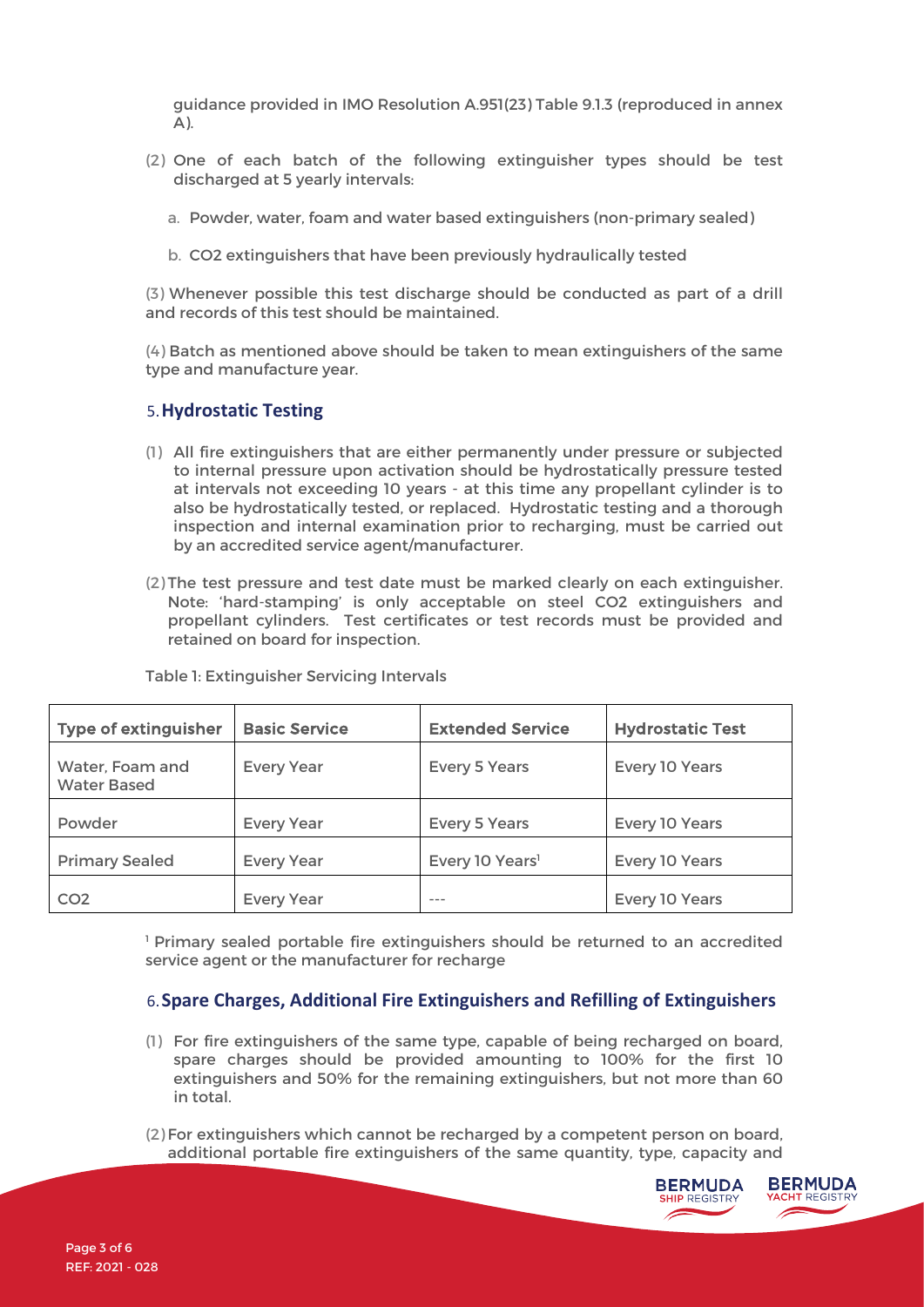number as determined in the paragraph above should be provided in lieu of spare charges.

(3) Instructions for recharging the extinguishers should be carried on board. Periodic refilling of the cylinders should be in accordance with the manufacturer's recommendations. Only refill charges approved for the extinguisher may be used for recharging.

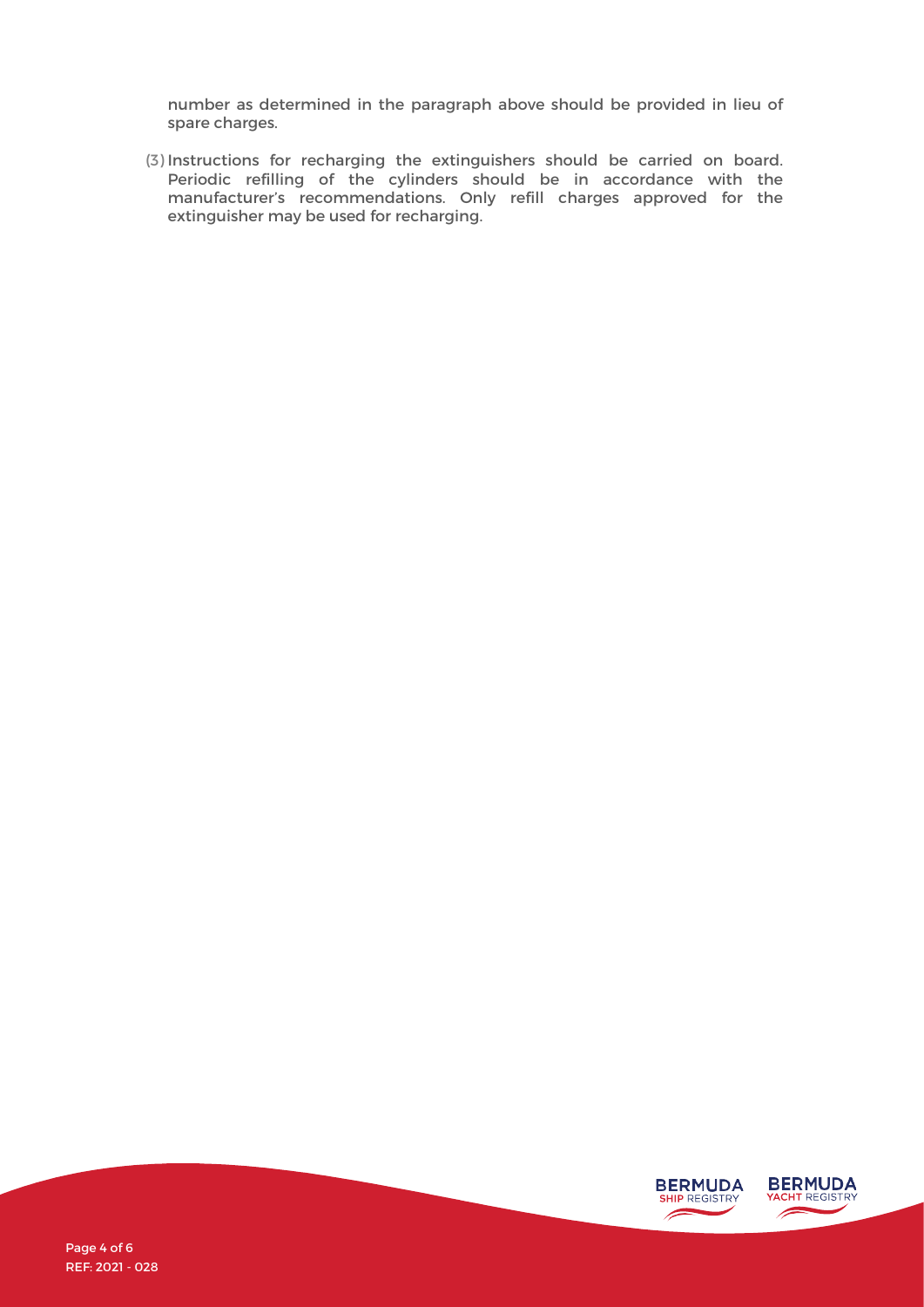#### ANNEX A

#### Portable Extinguishers Periodical Inspections and Maintenance - From IMO Res.A.951(23)

- (1) Extinguishers should be subject to periodical inspections in accordance with the manufacturer's instructions and serviced at intervals not exceeding one year.
- (2) At least one extinguisher of each type manufactured in the same year and kept on board a ship should be test discharged at five yearly intervals (as part of a fire drill).
- (3) All extinguishers together with propellant cartridges should be hydraulically tested in accordance with the recognized standard or the manufacturer's instruction at intervals not exceeding ten years.
- (4) Service and inspection should only be undertaken by, or under the supervision of, a person with demonstrable competence, based on the inspection guide in table 2.
- (5) Records of inspections should be maintained. The records should show the date of inspection, the type of maintenance carried out and whether or not a pressure test was performed.
- (6) Extinguishers should be provided with a visual indication of discharge.
- (7) Instructions for recharging extinguishers should be supplied by the manufacturer and be available for use on board.

| <b>ANNUAL INSPECTION</b>              |                                                                                                                                                         |  |
|---------------------------------------|---------------------------------------------------------------------------------------------------------------------------------------------------------|--|
| Safety clip and<br>indicating devices | Check to see if the extinguisher may have been operated.                                                                                                |  |
| <b>Pressure indicating</b><br>device  | Where fitted, check to see that the pressure is within limits. Check that<br>dust covers on pressure indicating devices and relief valves are in place. |  |
| <b>External examination</b>           | Inspect for corrosion, dents or damage which may affect the safe<br>operation of the extinguisher.                                                      |  |
| Weight                                | Weigh the extinguisher and check the mass compared to the fully<br>charged extinguisher.                                                                |  |
| Hose and nozzle                       | Check that hoses and nozzles are clear and undamaged.                                                                                                   |  |
| Operating<br>instructions             | Check that they are in place and legible.                                                                                                               |  |

#### Table 2 Inspection guide

| <b>INSPECTION AT RECHARGE</b> |                                                                                                                                          |  |  |
|-------------------------------|------------------------------------------------------------------------------------------------------------------------------------------|--|--|
| Water and foam<br>charges     | Remove the charge to a clean container if to be reused and check if it is<br>still suitable for further use. Check any charge container. |  |  |
| Powder charges                | Examine the powder for reuse. Ensure that it is free flowing and that<br>there is no evidence of caking lumps or foreign bodies.         |  |  |
| <b>Gas cartridge</b>          | Examine for damage and corrosion.                                                                                                        |  |  |